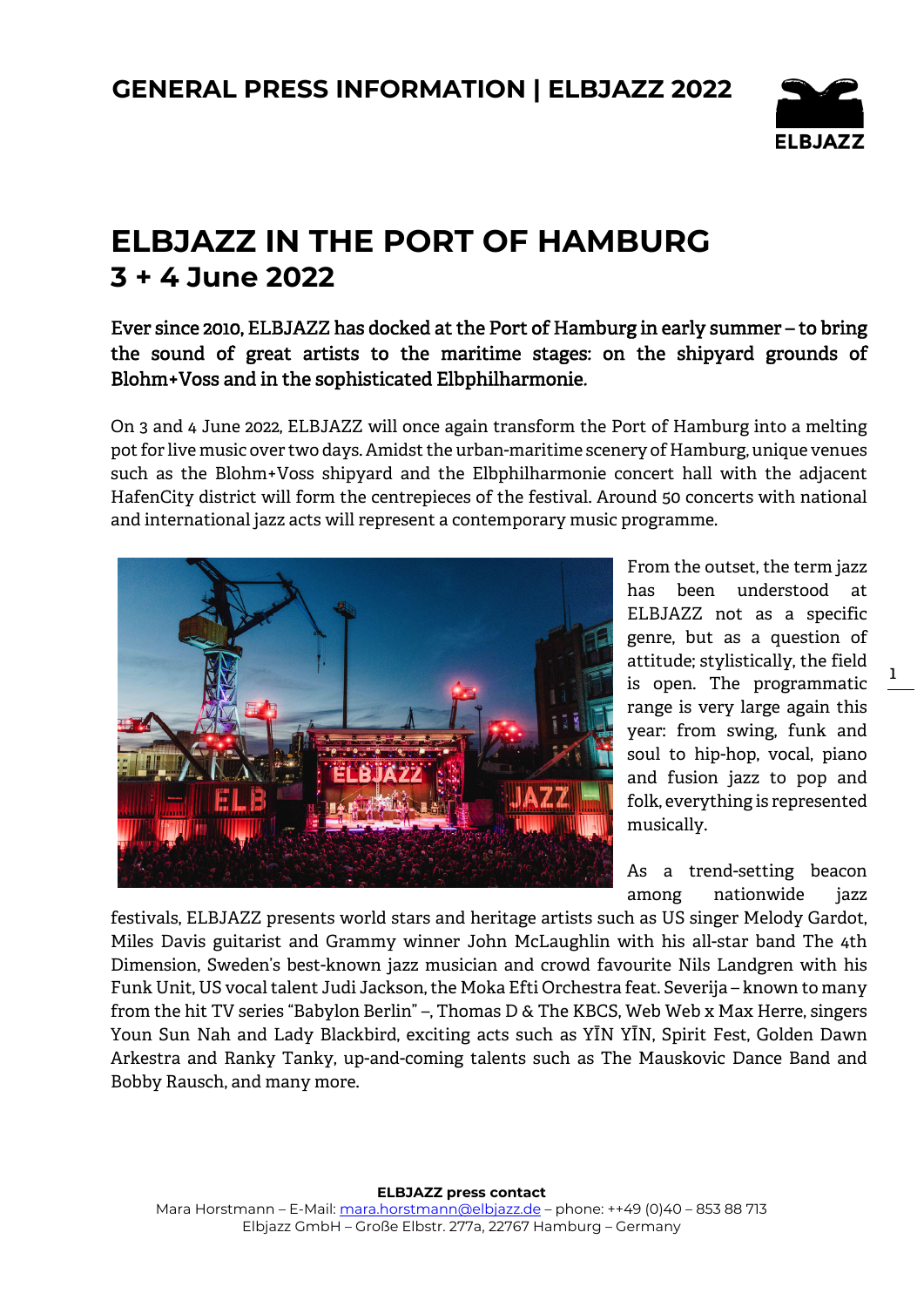### **GENERAL PRESS INFORMATION | ELBJAZZ 2022**



The musical programme will be presented on a total of six different stages, located south of the Elbe on the Blohm+Voss shipyard site (Open Air Main Stage, Open Air Stage "Am Helgen", Shipbuilding Hall) and north of the Elbe in HafenCity (Elbphilharmonie Grand Hall, "HfMT Young Talents" – Elbphilharmonie forecourt, St. Catherine's Church).

The musical programme will be rounded off by a varied supporting



programme consisting of various workshops, talks and an after-show at the Mojo, among other exciting things.

During ELBJAZZ, the two centrepieces of the festival – the Blohm+Voss shipyard and HafenCity – can be reached by exclusive ferries and bus shuttles and are connected in both directions. Visitors can thus commute between the Elbphilharmonie and the other venues, or walk through the Old Elbe Tunnel to get from Landungsbrücken to the southern side of the Elbe and thus directly to the Blohm+Voss shipyard site in just a few minutes.

#### The musical line-up:

Melody Gardot, John McLaughlin & The 4th Dimension, Nils Landgren Funk Unit, Moka Efti Orchestra feat. Severija, Thomas D & The KBCS, Judi Jackson, Web Web x Max Herre, Youn Sun Nah, Lady Blackbird, Zara McFarlane, Jazzanova (live) & DJ Amir, Myles Sanko, NDR Bigband feat. Silvan Strauss and Guests, YĪN YĪN, Donny McCaslin, Mathias Eick & The Norwegian Wind Ensemble, Simon Oslender Super Trio, Omer Klein & Sebastian Studnitzky, Matthew Whitaker, Stephanie Lottermoser, Spirit Fest, Golden Dawn Arkestra, Ranky Tanky, SASKYA, The Mauskovic Dance Band, Acher Sommer Enders, Wendy McNeill, Leléka, Bobby Rausch, Yasmin Williams, Cats & Breakkies, Olivier Le Goas & Reciprocity, Tribute to Helmut Zacharias' Hamburg Years, The European Jazz Workshop in Concert, Richie Beirach Trio, Jaco 70 - Word of Mouth Revisited, Clara Lucas & Hauke Renken with Strings, The Premier feat. Lutz Krajenski, BLUFF feat. Julius Gawlik & Christian Müller, The Collective Abroad, Vincent Dombrowski, Dinev-Anfinsen Quartet, Knollektiv, Clémence Manachère Unterwasser